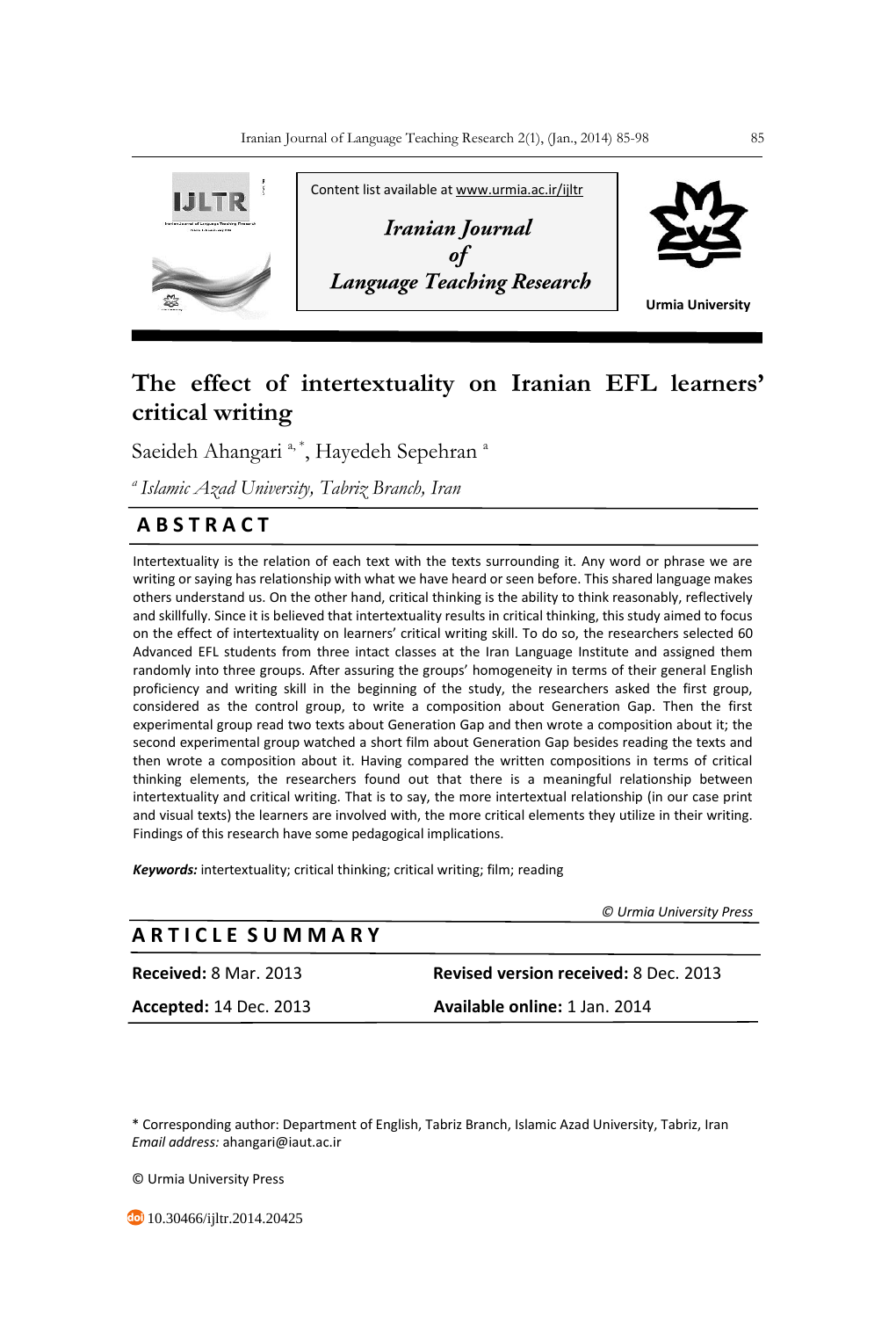## **Introduction**

Writing is a unique method of communication because of the fact that it is an activity which is overtly more critical than the other three means of communication, i.e. speaking, listening and reading (Hobson & Schafermeyer, 1994). According to Bean (1998), in order to recognize and illustrate the connection between good thinking and good writing, we must not see knowledge as something other than discrete bits of information to be studied and stored in memory. Learners must think about knowledge and the world in a critical way in order to judge and evaluate information and reach an educated opinion about it, not merely accept it at face value. Critical thinking means to think correctly about relevant knowledge and the world. It is to think in higher order enabling the person to judge, evaluate and assess responsibly. It is to think reasonably, reflectively, responsibly, and skillfully (Schafersman, 1991).

Critical thinking and writing are to be thought of as skills and students are in need of acquiring these skills in order to learn how to reason and argue logically and how to face a problem from various perspectives. All these make the learners use the evidence they have collected for their arguments, think openly, and express their opinions about the problems in their writing (Hollowell, 2010). It is assumed that utilizing both reading and writing in classrooms can work effectively since they play a complementary role for one another. Furthermore, critical thinking competence leads the learners to voice their own thoughts and opinions; thus, these two skills should be seen as dual competencies and must be taught in EFL writing and composition classrooms (Alagozlu, 2007). Having individual voice that is not affected by other concerns and claims is a must in order to think critically (Ramanathan & Atkinson, 1999).

Writers are creators and collectors. They use the texts from the past as sources and collect pieces from different varieties of texts and then unscramble them so as to make new texts with new meanings and to create new discourses. These new meanings and discourses, embedded in new texts, are the result of intertextuality, a principle in which texts rely on other texts to create meaning (Porter, 1986). "The relation each text has to the texts surrounding it, we call intertextuality" (Bazerman, 2004, p.1). In other words, intertextuality is the creation of a new text out of the existing texts, that is, by relying on the knowledge of old texts, we can cite a new text (Dahal & Ghimire, 2002). Intertextuality is also considered as a network that connects all the texts to one another and enables the writer to create new meaning (Dahal & Ghimire, 2002). Theories of intertextuality regard texts as a network of connections and relationships. This network connects all the texts and makes it possible for the texts to incorporate other texts. According to these theories, texts are not standing alone as discrete units; but rather in connection with other texts (Nelson, 2008).

Intertextuality can also be defined as the relationships between the text, reader, reading, writing, printing, publishing, and the history in the language of the text and the one in the reader's reading (Plottel & Charney, 1978 as cited in Barthes, 1988). Hurrel and Sommer (2001) support the literal meaning of intertextuality as the juxtaposition of texts and believe that intertexuality is at work when texts, media and genres are connected and used as references.

While students are talking of a particular text, they are involved in a complex cognitive mental process, because they have to make relations between the texts. Then they should refer to related texts and personal experiences by remembering similar meanings among the texts and after recalling, they should get involved in some cognitive processes like comparing, predicting and evaluating (Behak & Massari, 2009). As readers, to understand and notice a new text, we use the information, knowledge and experience from previously read texts, and as writers, we take advantage of the resources provided by prior writers in order to respond to prior writers (Ball & Freedman, 2004).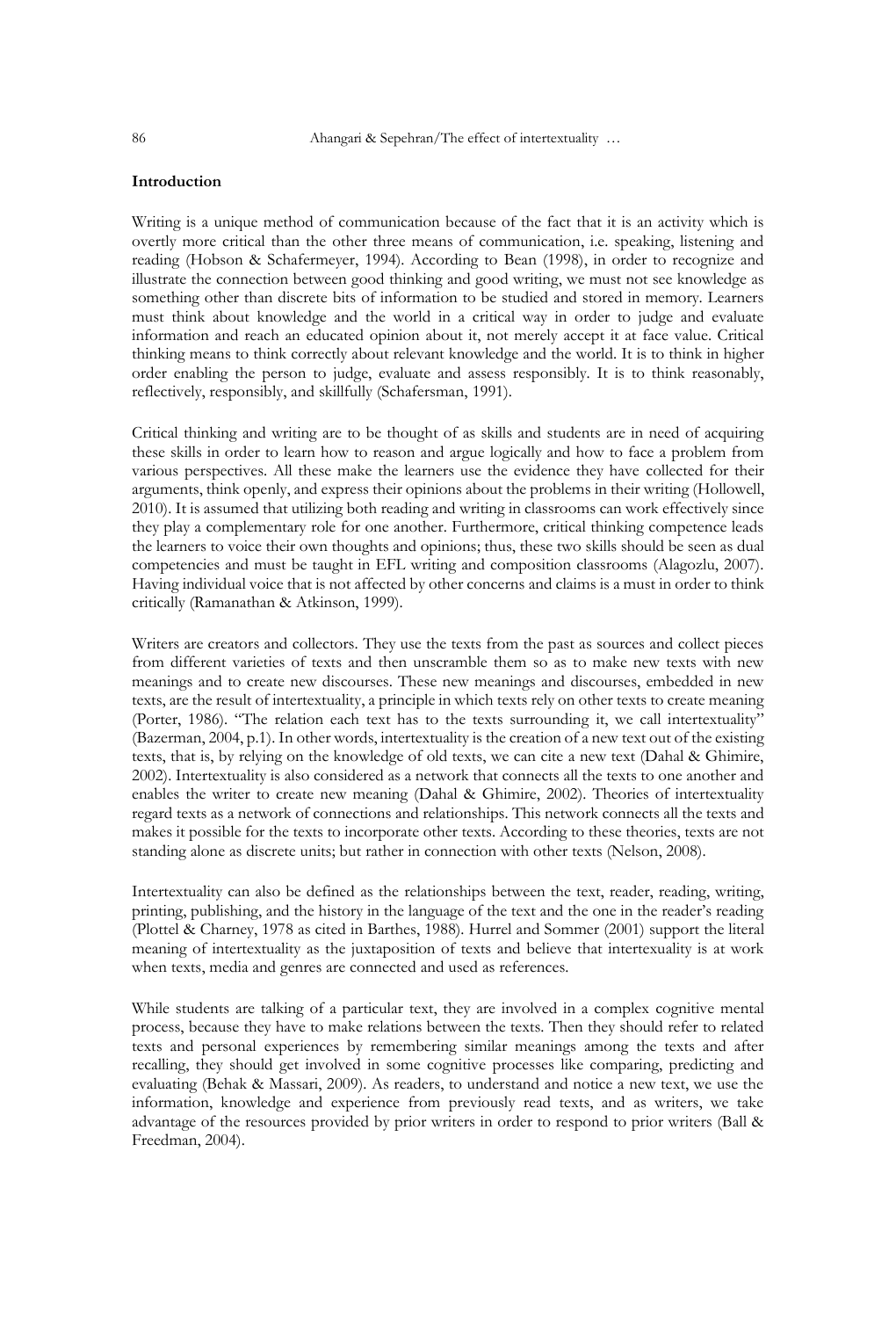Popular mass media can generate interesting topics for composition classes. Using advertising images, movies, magazines and television series can foster critical thinking while writing (Boyd & Robitaille, 1987). By integrating films in writing classes, we can help learners improve their writing skills and critical thinking (Kasper, 2000). The classes in which films are taught as a text are based on the analogies between what learners have already experienced about movies and TV programs they have watched and what they require to know and learn as writers of new texts. According to Masiello (1985), showing movies in the classroom makes students learn how to watch and observe meticulously, which causes them to be more careful and sharper writers. Baratta and Jones (2008) suggest the relation between film and writing and emphasize the aid of screening in developing writing skills. They also claim that each film contains some knowledge and students can argue and then transfer this knowledge to their writing. Masiello (1985) also asserts that using films in writing classes raises students' attention to the concept, helps them in their elaboration of the idea and eventually leads to a better writing.

Most of the researches have compared the differences between the Western and non-Western cultures and have discussed their alternative effect on the learners' characteristics and thinking patterns. Despite the number of the studies carried out on the role of critical thinking, it is still in its early stages. Most of the researches have been done by western scholars and there are some mismatches between the findings of their studies (Rashid & Hashim, 2008). Those who are taking a universalist view toward critical thinking claim that most learners in general and Asian learners in particular are not able to think critically due to the fact that Asians have been raised in the communities where group harmony and conformity are emphasized. Atkinson (1997) claims that it is possible to teach critical thinking to the learners from different cultures because critical thinking is an implied and commonsense behavior that can be learned by mainstream U.S. children as they grow up. To support his claim, Atkinson suggests two kinds of evidence. His first claim is that critical thinking has a self-evident nature that makes it hard to define. He supports his idea by giving some examples of those researchers who have failed to provide suitable definitions for critical thinking. Thus, it is concluded that critical thinking exists at the level of a social practice. The second evidence is rooted in anthropological studies in which the learning behavior of mainstream and nonmainstream U.S children is contrasted.

Some other Western scholars like Fox (1994) claim that Asian students do not have critical thinking abilities, because critical thinking is a component of Western culture and Asian students are not familiar with this kind of thinking. He considers critical thinking as a product of American culture which leads to good writing and claims that only some cultures possess this way of thinking. Atkinson (1997) suggests that 'thinking' is located within the individual at least in Western countries, whereas 'critical' involves social realities and individual conflict. According to this viewpoint, this kind of thinking is a social practice and cannot be taught in other societies, because their sociocultural norms are not in harmony with critical way of thinking. It is believed that this kind of behavioral pattern is reflected in Asian learners' writing that lacks critical thinking elements and individual voice. These elements are considered as part of Western education and enable the learners to express their own personal experience, original thoughts and ideas in both first and foreign languages. Some researchers refer to Asian societies as 'status-oriented', 'hierarchical', 'group-oriented', 'collectivist', and 'interdependent' in contrast to Western societies which are labeled as 'individualistic', 'adversarial', 'horizontal, and 'critically thinking'( Stapleton, 2001).

Atkinson (1997) refers to other studies which show the way Japanese children are socialized to show empathy and conformity which, as Atkinson argues, are against the spirit of critical thinking. Ramanathan and Atkinson (1999) claim that teaching critical thinking for L2 writers is not easy, because this kind of teaching involves individualistic and adversarial practices. Thus, TESOL educators must be careful and cautious in approaching the critical thinking bandwagon.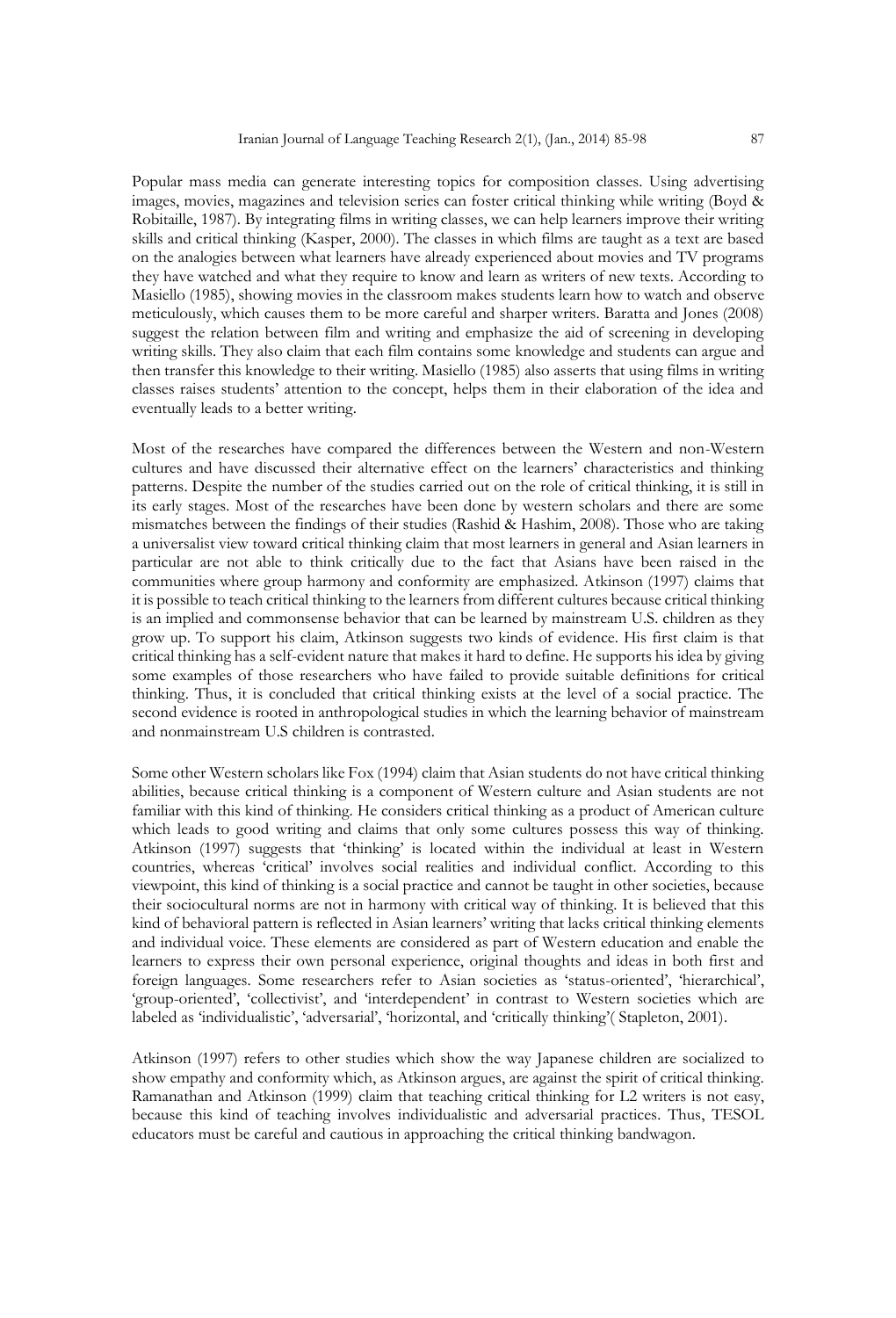However, through studying the case in Asian countries like Japan, some researchers such as Davidson and Dunham (1997) and Stapleton, (2001) have rejected the viewpoint that Asians are deficient in critical thinking skills. They found out that these students have abilities to think critically and the most important, critical thoughts could be taught to the students in English language classes. Nevertheless, it requires more research in different Asian contexts to investigate the concept of critical thinking and writing thoroughly. In Vietnam, Le Ha (2006) mentioned that ELT classrooms do not need to follow western teaching standards and this difference in educational priorities is not a matter of corruption and hence, the researcher suggested a harmonious combination of both western and nonwestern standards as a solution to improve the language competence of Vietnamese learners and teachers. Carrol (2004) also disagreed with the Western scholars and claimed that the Japanese learners' problem in discussions is the result of their limited language proficiency and resources, not their deficiency in showing critical thinking skills.

In a study carried out in Turkey, Alagozlu's (2007) research was in line with Carrol's (2004) suggesting that besides lack of critical thinking, some other factors influence Turkish EFL learners' success in their writing and hinder them from thinking critically and reflecting their own ideas. These factors, as mentioned before, are language proficiency level and resources. Alagozlu's study indicated that Turkish educational system does not emphasize critical thinking, and that language learning is based on a memorization and in their content-based courses, learners are not independent enough to support their ideas and thoughts using their own words. The way Turkish learners are educated along with other personal and social factors can interpret why they fail to think critically. The second outcome of her study reveals some learners' thinking patterns which share similar thinking behavioral patterns as those mentioned in the studies of Fox (1994), Atkinson (1997), and Ramanathan and Kaplan (1996). However, as Le Ha (2004) mentions cultural differences do not mean a deficit and critical thinking is not unfamiliar and totally foreign to Asian learners (Matsuda, 2001), and can be taught to the learners (Kökdemir, 2003).

In his study, Stapleton (2001) tried to measure critical thinking elements in the learners' writing arguing that if critical thinking cannot be defined and empirically studied, how it is possible to claim that Japanese cannot think critically because such researches and studies are not made on the basis of experimental or empirical data directly related to critical thinking. He proposes six key elements for critical thinking that provide a criterion for evaluating and assessing the application of critical thinking in written texts. These elements are as follows:

1. Claims: The statements whose truth is argued are considered as claims. Claims are opinions that are considered as the most appropriate answer to a problem and controversial issue. Claims must be supported by reasons. If a claim stands on its own and is not supported by a reason, it cannot be regarded as an argument but an opinion (Stapleton, 2001). Claims consist of proposals, definitions, and evaluations. Linguistic elements of proposals are modals like 'may', 'might' and verbs like 'suggest', 'show' 'demonstrate' 'indicate' and so on. Simple present tense and verb 'to be' determine definitions. Moreover, extensive use of adjectives as well as subjective judgments is an indicator of evaluation (Alagozlu, 2007).

2. Reasons: The statements that support claims and provide reasons for believing and accepting claims are considered as reasons. In other words, they prove why claims should be believed (Stapleton, 2001). Reasons are identified by words and phrases such as 'because', 'for this reason' and 'for one thing' and such similar conjunctions showing cause and effect relationships (Alagozlu, 2007).

3. Evidence: The statements or assertions that are used to strengthen the arguments are considered as evidence (Stapleton, 2001) which is of many forms such as personal experience, research studies,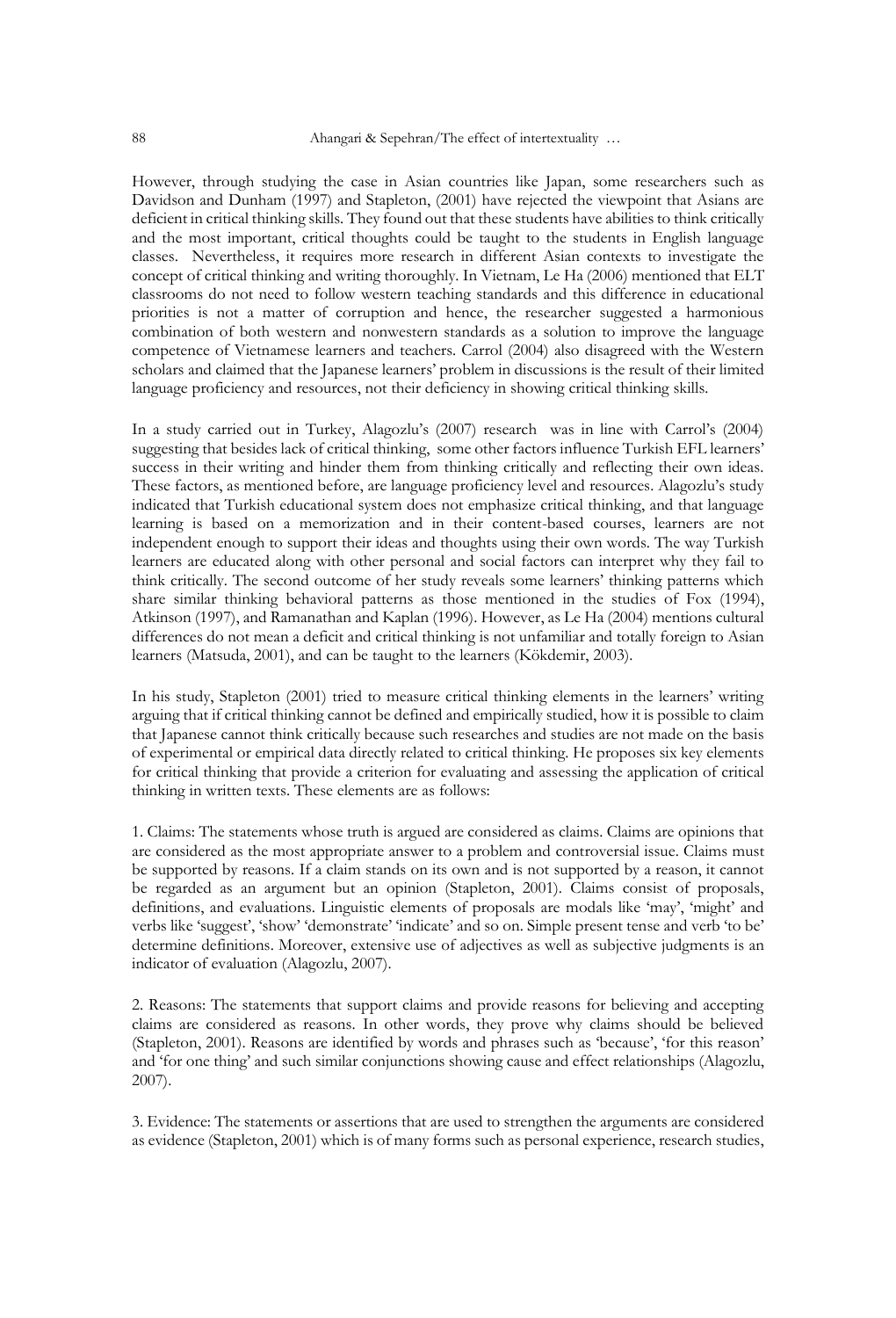statistics, citing authorities, comparisons and analogies, pointing out consequences, facts, logical explanations, and precisely defining words (Ramage & Bean, 1999, cited in Alagozlu, 2007).

4. Recognition of Opposition and Refutation: They are the statements that offer alternative viewpoints to the ones expressed in the claim (Stapleton, 2001). Phrases and words such as 'it may be argued that...', 'it might be asserted/contended/maintained/claimed that...', 'it is said that …….but,….','some people claim that….however', and conjunctive devices like 'although', 'despite' and 'even though' can be considered as indicators to identify opposing viewpoints and refutations (Alagozlu, 2007).

5. Conclusion: They are the statements or sets of statements that are used to show what the writer wants the reader to believe (Stapleton, 2001). Conclusions can be identified by declarations such as 'I agree', 'I disagree', 'I am undecided' or indicator words or phrases including 'therefore', 'instead' and 'as a result' or 'in conclusion' (Alagozlu, 2007).

6. Fallacies: In some cases, arguments are faulty and flawed. Different types of errors in reasoning are described as fallacies (Stapleton, 2001). For Alagozlu (2007), the most frequent types of them are oversimplification, drawing an irrelevant conclusion, and hasty generalization.

Different scholars have proposed different techniques and strategies for improving the language learners' critical thinking and especially critical writing. In the present study, intertextuality as a technique for improving the critical writing of the learners has been investigated.

Dahal and Ghimire (2002) believed that the role of genre and intertextuality is neglected in English language classes in Nepal. In their study, they tried to have an analytical view on how texts function in the society and indicate how genre and intertextuality could be useful while teaching writing in the high school classrooms in Nepal. According to Dahal and Ghimire, in such classes, process writing is not taken into account in discourse level and learners have no knowledge of genres. In teaching for writing such genres, due to neglecting communicative purposes of genres, the interrelationship between the genres is not taken into consideration either. Neither teachers nor learners are aware of the purpose of the text and its intertextuality and that texts have a dialogic relationship with other texts and should communicate something to the reader. All these make writing mechanical. In their research, Dahal and Ghimire realized that genre and intertextuality have an important and insightful role in English language teaching. They state that writing skill must be integrated with other modes of language like reading skill; otherwise, it can not develop automatically. It was found that writing brings various genres in the society and can be improved by increasing students' exposure to varieties of genres, role-playing in the classroom, substituting familiar and culturally appropriate items with unfamiliar and culturally inappropriate ones. Learners need to think, discuss, brainstorm, see examples of other genres, and do some preliminary writing so as to start a real task.

Baratta and Jones (2008) did a research on the use of film as an essential means in academic writing pedagogy and the improvement of academic writing instruction over time. They focused on the use of visuals as a unique and interesting means to help students learn. There are three important points in their findings. The first one is that, film, as a teaching method, captures learners' attention and interest and helps them learn effectively and "its familiarity to students and their enjoyment of such a medium is a key contributory factor" (p. 32). Another finding is that the metaphorical aspects of the approach help students learn by visualizing the subject. Filmic visual is a way to inspire schema or mental images which can render complex information into simpler language. And according to the last finding, majority of students appreciated the visual approach and stated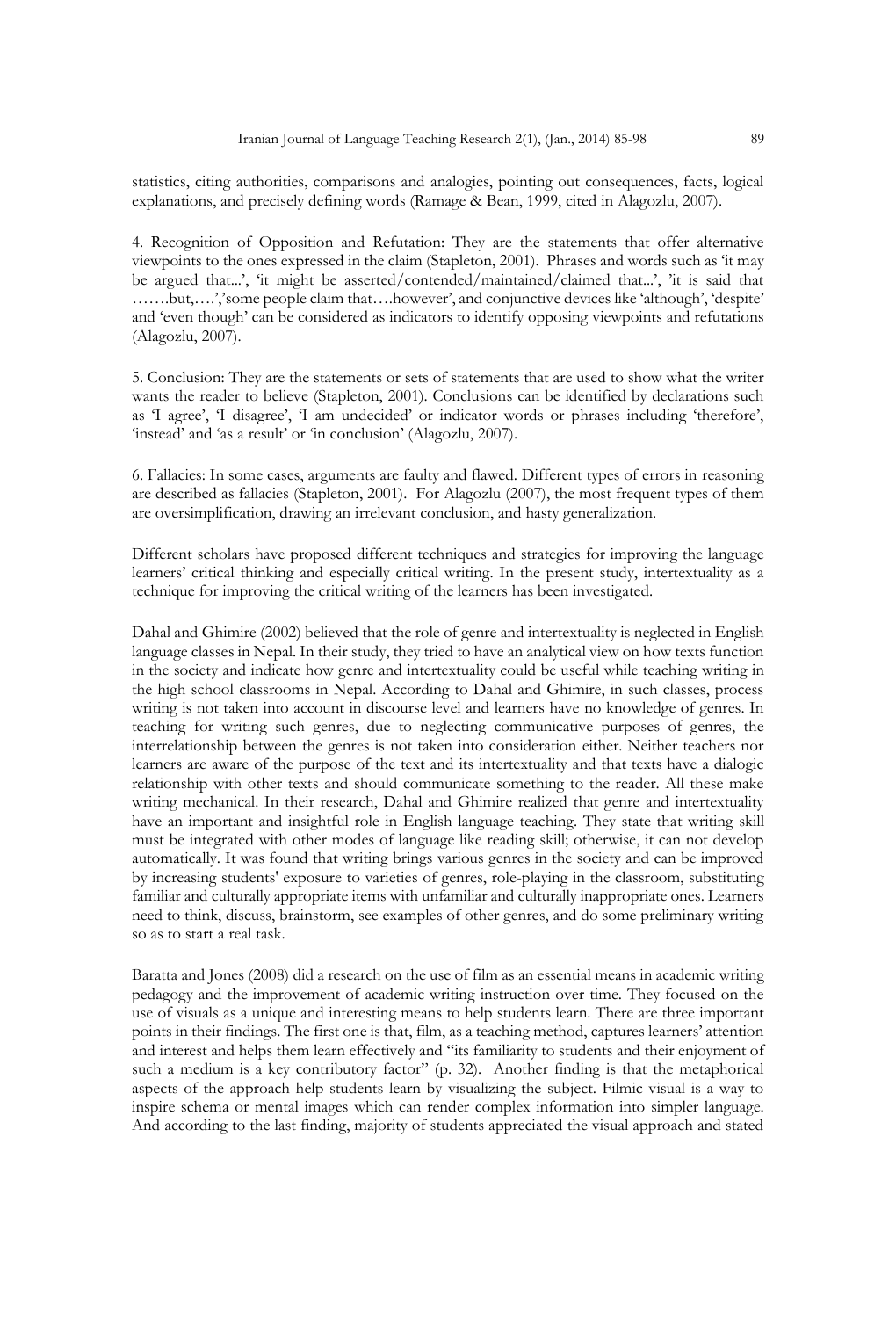that it helps them learn the conventions of academic essay writing; moreover, the improvement in their essay grades was considered as the success of this pilot study.

In conclusion, since intertextual connections among different types of texts can bring about changes in the learners' attitudes, it can be utilized in educational settings as a medium for critical thinking which develops higher order thinking skills (Derakhshan, Khatib, & Rezaei, 2011).

As far as the researchers know, no study has been carried out in Iranian context to investigate the effect of intertextuality on the critical writing of the EFL learners. Considering this gap in the literature, the researchers, in the present study, aimed to focus on the effect of intertextuality on critical writing in EFL classes and to find the reason for the failure of learners in conveying their personal ideas in their writing. Thus, the following research question was raised:

Do different types of intertextuality (reading a text or watching a film of relevant topic) have different degrees of effect on EFL learners' critical writing?

In fact, the researchers intended to find out whether using texts and films as intertextual elements in writing classes can cause students to think critically or not.

## **Methodology**

#### *Participants*

80 female English language learners at Iran Language Institute were selected as the population of this study. Their first language was Azerbaijani Turkish and their age range was between 20 and 28. To determine the homogeneity of the population, the researchers administered a TOEFL test and selected 60 participants whose scores were between 33 and 53 (one standard deviation above and one standard deviation below the mean) as the sample population. All learners were at Advanced level of language proficiency and attended English classes twice a week.

## *Instruments*

The TOEFL test was utilized to homogenize the sample population. The version used in this study contained 15 structure items, 25 written expression items and 50 reading comprehension items. The total score of this test was 90 and those participants whose scores were less than 33 and more than 53 (one standard deviation above and below the mean) were excluded from the research. In order to investigate the effect of intertextuality on the learners' critical writing ability, the researchers used two articles named 'Generation Gap', and 'Generation Gap - Does it exist?'. They also showed a video with the same theme named 'Life (part 2), Generation Gap'.

### *Procedure*

The 60 EFL learners who had been chosen as the sample population were selected from among 80 learners after administering a TOEFL test as mentioned above. They were selected from three intact classes but were randomly assigned into 3 groups, one control and two experimental groups, each with 20 participants. At the onset of the study, all the participants were asked to write a paragraph of 150 words about the topic "What do you most think about?" This writing was considered as the pre-test to check the homogeneity of the learners in terms of their general writing ability. The participants continued their normal classes for a week taught by the same teacher. There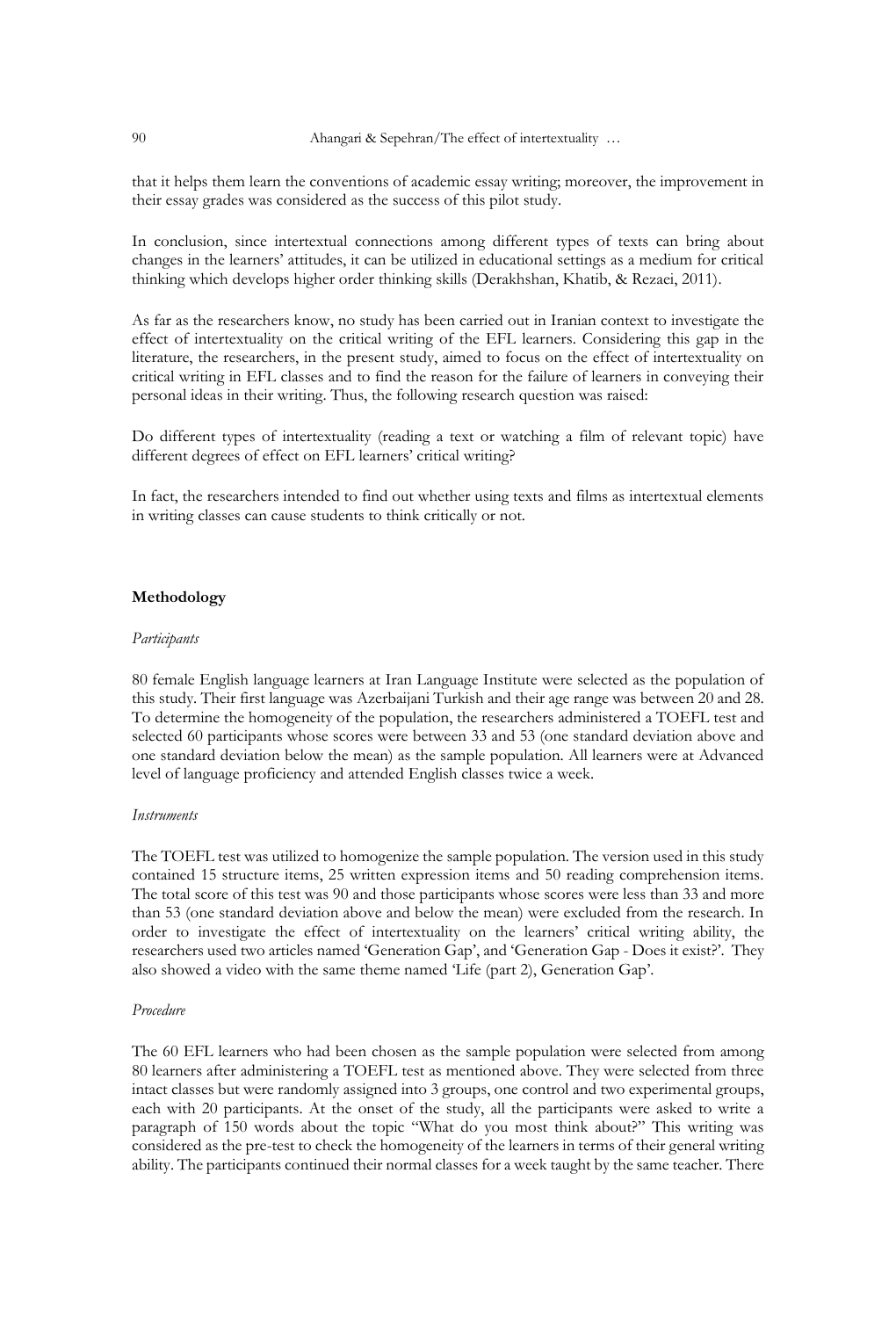was no treatment related to the research purpose. The participants' pre-test writings were read and scored by the researchers. Then, the pre-test writing scores of the three groups were compared by running a one way ANOVA test. As no significant difference was found among the pre-test mean scores of the participants of three groups, the researchers continued their research project about the role of intertextuality in EFL learners' critical writing. After a week, as the post-test, the control group was asked to write a text of 150 words about generation gap. The logic behind the choosing of this topic was to encourage learners to discuss their own idea and justify it by examples from their own society. The first experimental group read two texts about generation gap before writing their composition. And the second experimental group watched a movie with the same theme besides reading the same texts, and then wrote a text on that topic. But the control group had to write about the topic without receiving any additional information. Both pre-test and post-test were evaluated by the researchers and scored in terms of critical writing elements based on Stapleton's (2001) criteria. A five-level likert scale (voice and four critical elements) was designed by the researchers in order to compare the scores and inter rater reliability of those two sets of scores was measured. According to the number of the occurrence for each critical thinking element, the researchers assigned four points in the likert scale (as scores) ranging from one to four. That is to say, if a critical element occurred zero to twice in the learners' written text, it was scored one point; between three to five times, two points, between six to eight times, three points; and if the critical element occurred between 9 to eleven times, it was scored four points. Adding up all the points for all critical thinking elements (claims, proposals, reasons, and opposing viewpoints, and voice) in the written texts, the researchers calculated the total score of each learner.

## **Data Analysis**

The purpose of this study was to investigate the effect of intertextuality on critical writing of the EFL learners. Different types of critical elements were adapted from Stapleton (2001). According to Stapleton, there are six critical elements, mentioned before in details. In this study, the researchers investigated and analyzed individual voice and four of the critical elements including: modals like may, might … (as claims), subjective judgments (as claims), cause and effect relationships (as reasoning), and conjunctions like however, although, despite … (as opposing viewpoints and refutations).

At the beginning of the research, to ensure the homogeneity of the participants the researchers administered a TOEFL test. Then for the comparison of the learners' proficiency scores in three groups, they utilized an ANOVA test. Since there was no meaningful difference between the scores  $(F (2, 57) = 1.85, p = .16)$ , it was assumed that the participants of the three groups were approximately homogeneous in terms of general proficiency.

All the papers written by the participants for the pre-test and post-test were scored by two raters and inter-rater reliability index was calculated. The reliability index for the control group's pre-test and post-test scores were .67 and .75 ; for the first experimental group it was .78 and .80; and for the second experimental group it was .85 and .78 respectively.

As mentioned before, all the participants wrote a composition as a pre-test under the same condition. In order to see whether there was a significant difference among the groups, regarding their pre-test, the researchers ran a one way ANOVA on the pre-test mean scores of the three groups. The result of ANOVA test is shown in the following tables.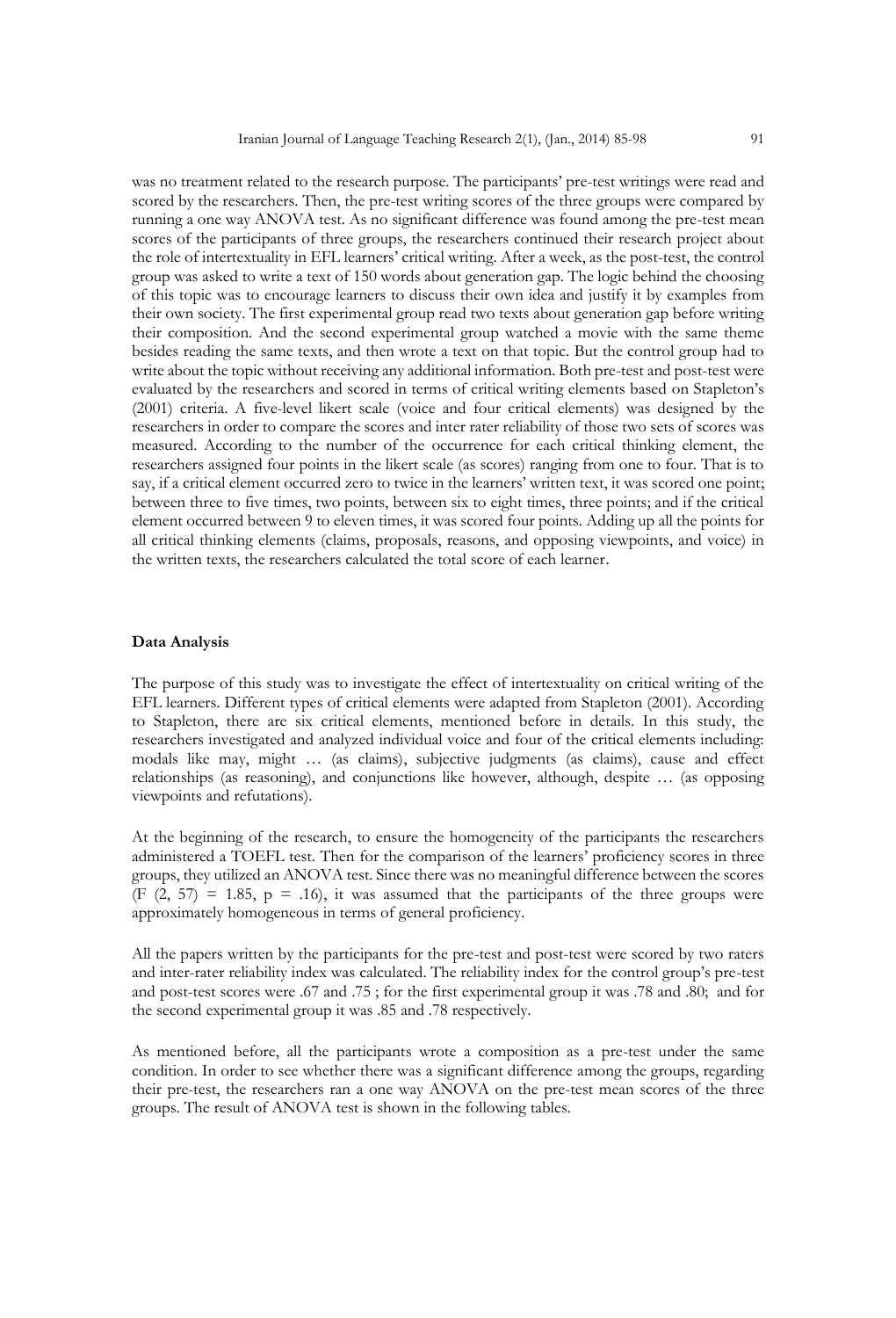## Table 1

*Descriptive Statistics for the Pre-test Scores of Three Groups*

|                    | N  | Mean | Std. Deviation |
|--------------------|----|------|----------------|
| C G                | 20 | 4.40 | 1.65           |
| $E$ G1             | 20 | 3.80 | 1.48           |
| $E$ G <sub>2</sub> | 20 | 3.86 | 1.45           |

As table 1 indicates, the mean scores of the three groups in the pre-test were somehow similar, i.e. the mean score of the control group was 4.40, for the first experimental group it was 3.80 and for the third group, which was considered as the second experimental group, the mean score was 3.86.

## Table 2

*ANOVA Analysis for the Comparison of Pre-test Scores*

|                | Sum of squares | df | mean square |     | sig. |
|----------------|----------------|----|-------------|-----|------|
| Between groups | 4.33           |    | 2.16        | .92 | .40  |
| Within groups  | 134.02         | 57 | 2.35        |     |      |
| Total          | 138.36         | 59 |             |     |      |

The results of ANOVA test in table 2 indicate (F  $(2, 57) = .92$ , p= .40) that the p value was more than .05 and it means that there was not a significant difference among the groups' pre-test mean scores.

As mentioned before, the aim of the research question was to find out whether there was any significant difference among the groups regarding their critical writing when they have different types of intertextuality. To answer this question, the researchers utilized another ANOVA test to compare the participants' pos-test scores in three groups. The results of descriptive statistics and ANOVA test are shown in the following tables 3 and 4.

Table 3

*Descriptive Statistics for the Pos-test Scores of Three Groups* 

|       | N  | mean | std. deviation |
|-------|----|------|----------------|
| C G   | 20 | 4.10 | 1.81           |
| EG1   | 20 | 5.27 | 1.52           |
| EG2   | 20 | 7.02 | 1.99           |
| Total | 60 | 5.46 | 2.13           |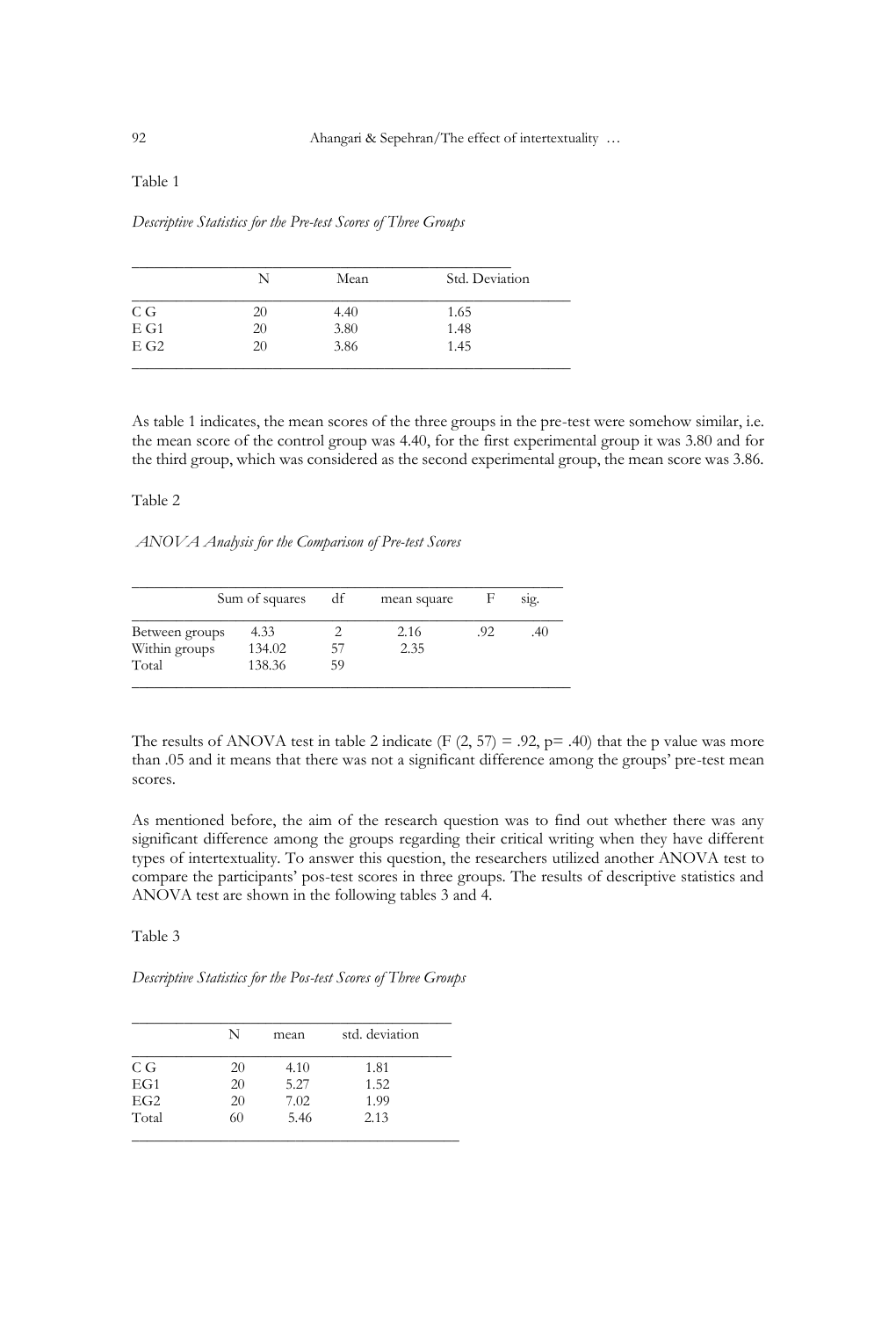As table 3 indicates, the mean score of the second experimental group participants who had been exposed to more intertextuality, two texts and a film before compositing their own writing, was more than the other two groups. The first experimental group participants who had just read the two related texts before composing their writings outperformed the control group participants who had not been exposed to any kind of intertextuality. In order to see whether this difference is statistically meaningful or not, the researchers ran an ANOVA on the obtained data, the results of which are shown in the following table 4.

## Table 4

## *ANOVA Analysis for the Comparison of Groups' Post-test Scores*

|                | sum of squares | df | mean squares |       | sig. |
|----------------|----------------|----|--------------|-------|------|
| Between groups | 86.65          |    | 43.32        | 13.55 | .000 |
| Within groups  | 182.27         | 57 | 3.19         |       |      |
| Total          | 268.93         | 59 |              |       |      |

The results in table 4 indicate that the main effect of intertextuality is statistically meaningful (F  $(2, 57) = 13.55$ , p = .000). It means that the more intertextuality the participants were exposed to, the better they performed in their critical writing.

As the results of ANOVA analysis on post-test scores of the participants in three groups reflected a significant difference for the writing scores, a post hoc analysis was conducted in order to identify the location of the difference.

## Table 5

*Post Hoc Analysis, Tukey HSD*

| group            | group | mean difference std. error |     | sig. |
|------------------|-------|----------------------------|-----|------|
| con              | exp 1 | $-1.17$                    | .56 | .104 |
|                  | exp2  | $-2.92*$                   | .56 | .000 |
| exp <sub>1</sub> | con   | 1.17                       | .56 | .104 |
|                  | exp2  | $-1.75*$                   | .56 | .008 |
| exp2             | con   | $2.92*$                    | .56 | .000 |
|                  | exp1  | $1.75*$                    | .56 | .008 |

As it is shown in table 5, the difference between the control group and second experimental group  $(p = .000)$ , as well as the difference between the first experimental and the second experimental groups ( $p = .008$ ) was statistically significant. However, the difference between the control and first experimental group (.104) did not reach a significant level.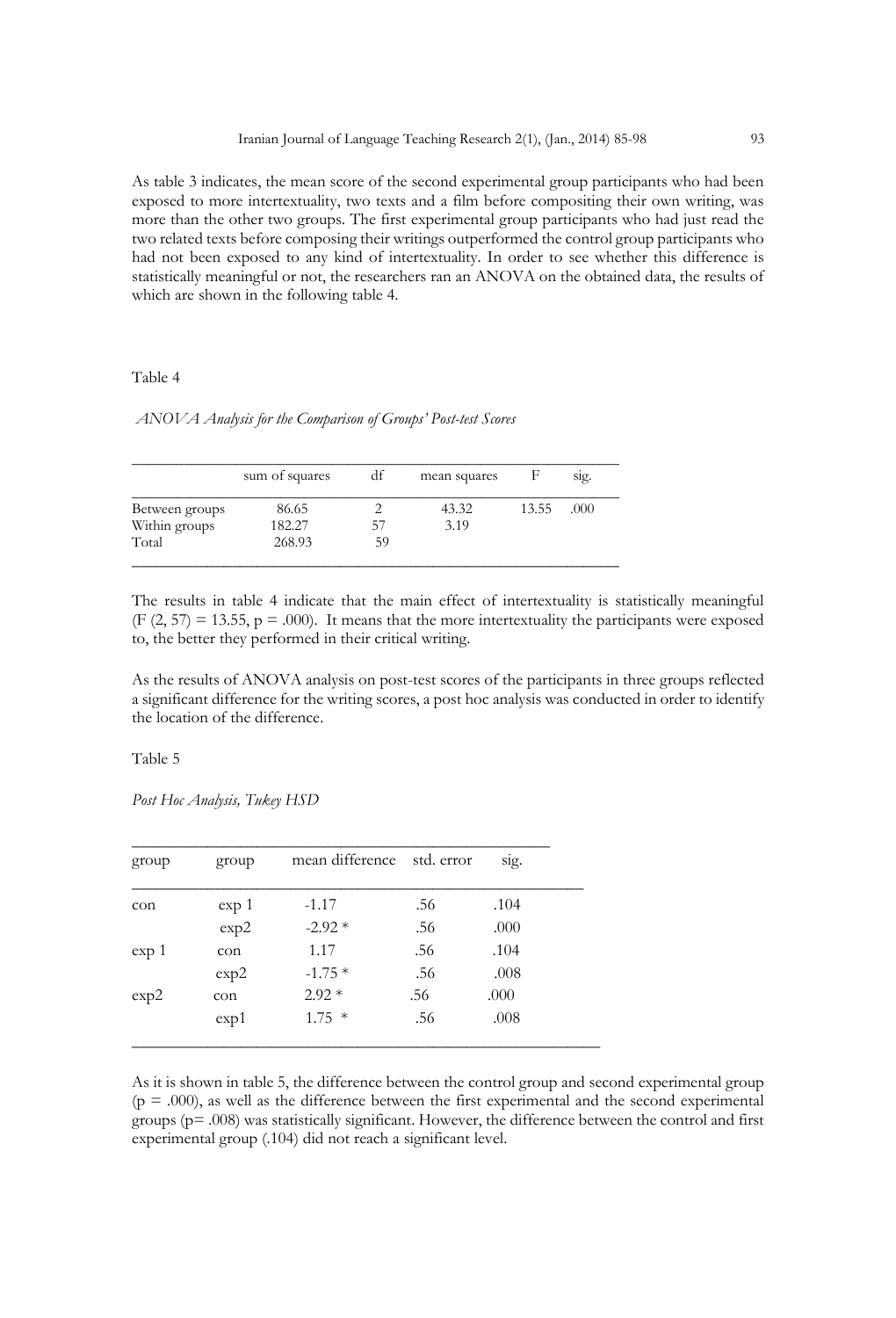## **Discussion**

In recent years, most of the studies in the field of foreign language teaching were about comparing Eastern and Western learners in terms of critical thinking abilities. As it was mentioned in details before, some researchers believe that Eastern students lack capability of critical thinking and individual voice. The purpose of this study was to investigate whether Iranian EFL learners were able to think critically and to reflect this ability in their writing or not. Another purpose of this study was to indicate whether 'Intertextuality' could affect the learners' writing skill in terms of critical thinking elements or not. In fact, via this study, the researchers aimed to realize whether the view of those researchers who considered Western learners much better in critical abilities than Eastern learners was true or not.

Since it is believed that using different intertextual texts enable learners to think, discuss and brainstorm and since intertextuality can be useful while teaching writing (Dahal & Ghimire,2002), the researchers of this study used two printed texts (reading) and a visual text (film), as intertextual texts, in order to investigate their impact on learners' critical writing skill. After analyzing the learners' papers (written texts) in terms of critical thinking elements, the researchers noticed a considerable change and improvement in the experimental groups as compared to control group. Even though, in the first experimental group who had read two texts before writing, as an intertextual element, an increase was noticed in the mean score compared to the control group, this increase did not reach a significant level. However, for the second experimental group participants, who had read two texts and watched a related film before writing their papers, the element of intertextuality was doubled and the learners outperformed the other two groups and used more critical elements in their writings.

There are some research studies conducted about this subject. In their research, Behak and Massari (2009) combined different texts such as a short story (print) and a movie (visual), as intertextual texts, and used them in an ESL classroom. Their purpose was to create critical thinking and to help them to learn the texts exemplification materials. They believed that intertextual texts generate critical thinking and writing skills. According to these researchers, intertextuality has the potential to have an impact on learners' critical ability both at intellectual and personal levels. In other words, the intertexuality of both printed and visual texts provides the learners a springboard for critical thinking which in turn promotes language learning. The present study is in line with Behak and Massari's research in that the intertextual texts, reading and film, could increase the critical writing ability of the Iranian EFL learners in a salient way.

The present study is also in line with another study conducted by Barnawi (2010) who discussed that critical thinking and voice are closely related to EFL and ESL writing ability and presented some pedagogical practices to develop critical thinking and voice in college writing classrooms. He also proposed some pedagogical tasks in composition classes which offer possibilities to urge EFL teachers to redesign other pedagogical tasks in different contexts. These tasks must suit EFL and ESL contexts, goals and expectations. Of course, Alagozlu's (2007) findings proved that in spite of the fact that Turkish EFL learners had a positive view toward critical thinking elements and voice, they were unable to apply these elements in their essays. In this regard, Stapleton's (2001) research which investigated Japanese EFL learners' attitude toward critical thinking and voice indicated that they have great tendency to apply critical thinking and voice. His study also criticizes the idea that Japanese learners are 'interdependent', 'group-oriented', and 'status-oriented'. However, the findings of the present study are in contrast with Atkinson's (1997) confirming that Asian learners are not critical thinkers and maintain harmony, because the results showed that Iranian EFL learners could use critical elements and individual voice in their writings through intertextuality.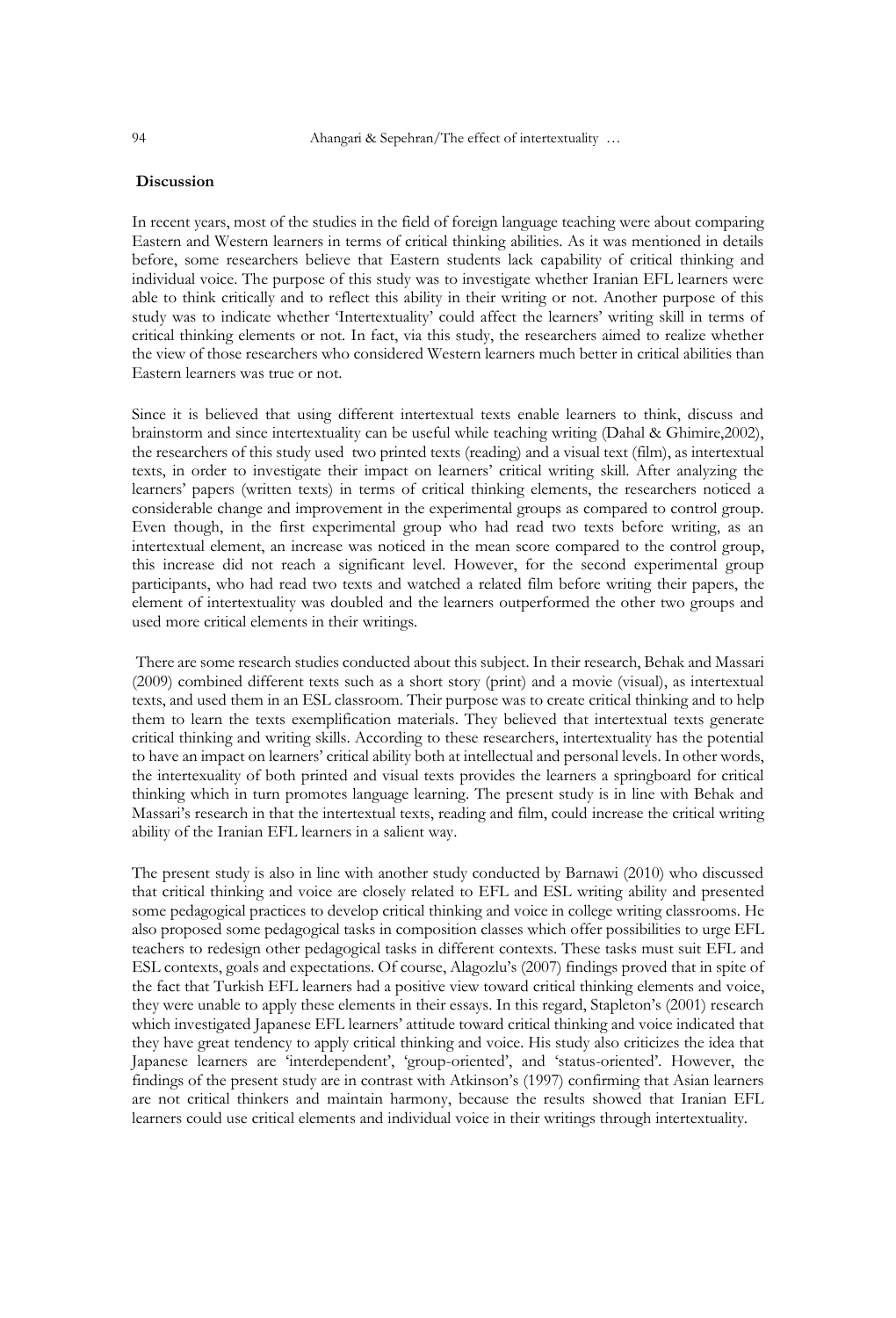This study is also in agreement with Porter's (1986) findings who believed that intertextuality has the potential to affect all aspects of writing pedagogy and supports the value of critical reading in the composition classrooms. According to some other researches, intertextuality is regarded as an instructional approach which can also be used in reading classes. Intertextuality makes connections between what is being read and what has already been read on a topic (Allen, 2000); it also synthesizes the data and knowledge among different texts on the same topic (Breiter, 1990).

According to Short (1992) when learners are exposed to print and non-print sources, they are encouraged to make connections between them. That is why using intertextual texts in reading and speaking classes makes learners reflect and think critically, because it provides relevant background knowledge about the topic. Our findings are also in accordance with Anderson's (2008) who utilized film as an intertextual element in writing instruction and composition classes in order to study the implications of using film in writing ability of the learners and to study what critical framework the learners apply to hone critical thinking. In his research, Anderson looked at the development of critical skills through film study. He had selected the learners who had experienced incorporating films in their writing courses before they participated in his study. He concluded that film is a unique pedagogical tool and its application motivates learners to think and write critically and effectively. He also maintained that film study gets learners to understand critical arguments and to get proficiency in critical responses through critical writing. In accordance with his study, in the present study, the researchers supported the technique of applying films in writing classes to help Iranian EFL learners to write critically. As mentioned earlier, the second experimental group, who both read two texts and watched a film, could noticeably use more critical elements in their writing.

Of course, some researchers have opposing views toward applying film in teaching writing. They claim that the inclusion of film in writing classes makes writing of marginal importance. Some claim that today and tomorrow's students are in need of traditional courses in writing and reading in order to gain success in their college careers and to become part of the socio-political community (Siegal, 1999, cited in Anderson, 2008).

## **Conclusion**

This study aimed at investigating the effect of intertextuality as a springboard on the Iranian EFL learners' critical writing. The results of this study showed that reading and film, as intertextual elements, have a positive effect on critical thinking of Iranian EFL learners and enable them to reflect it in their writing. Being able to think critically and applying it in their writing can provide learners with better ways for a more successful life. It must also be mentioned that lack of critical thinking and individual voice should not be considered as a deficit for students and not- utilizing it in educational system of Eastern countries must not be regarded as a shortcoming, because it roots in teachers and learners' lack of knowledge and also socio- cultural notions. However, combining critical thinking with existing educational setting can enrich language competence.

Like all studies, this study has suffered from specific limitations and delimitations. The study had to be delimited in a number of ways. Firstly, only female learners took part in the study and thus, the results may not be generalized to all EFL learners. Secondly, this study was conducted with advanced EFL learners, and the results might change at different levels of proficiency. Thirdly, the researchers analyzed only four elements of critical thinking including: modals, subjective judgments, reasons, and opposing viewpoints and refutations, because these elements could be more objectively scored compared to the other two elements which were more subjective. In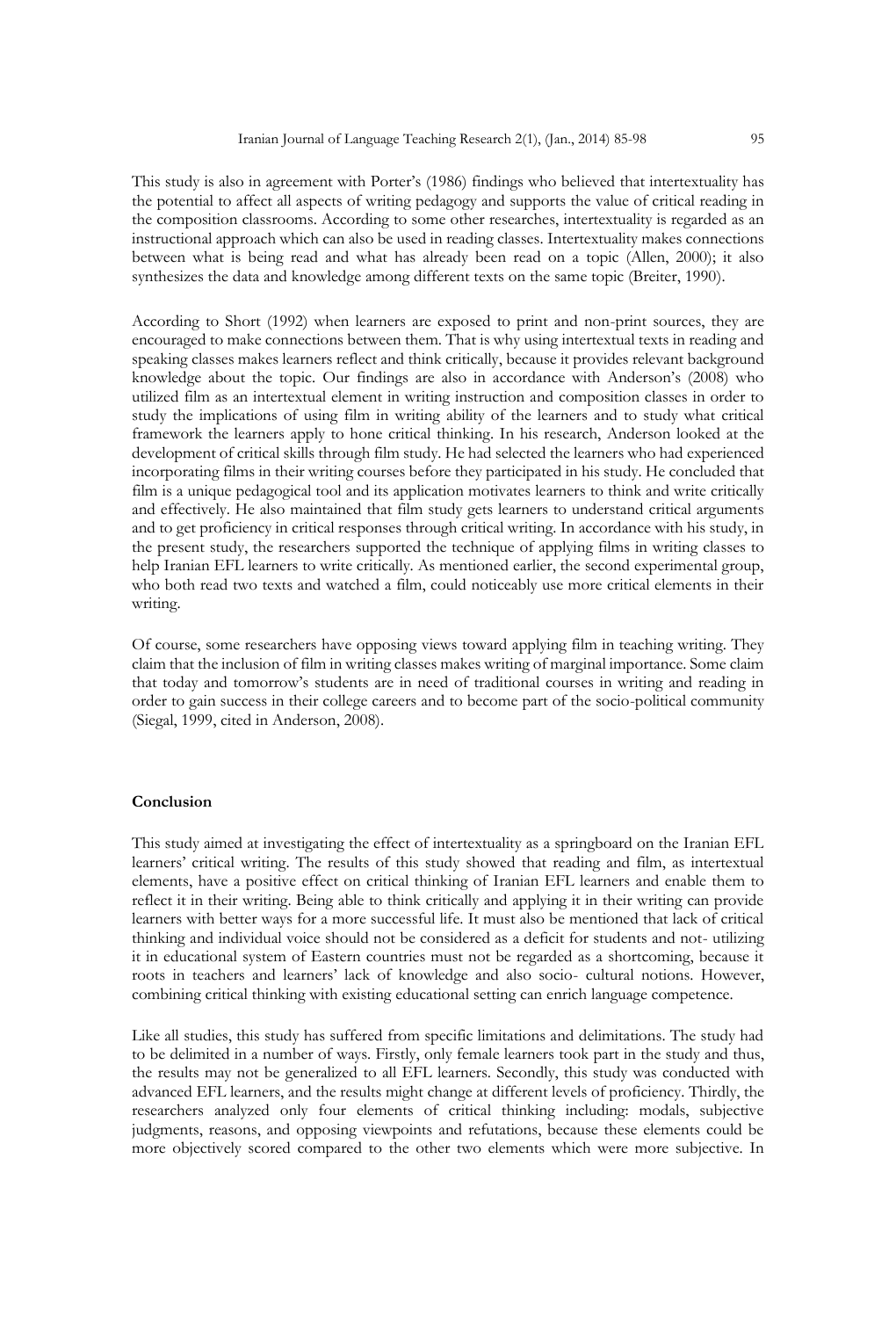addition, there was no overt treatment in this study. If this research is carried out in a long-term period of instruction and if the learners are taught critical thinking techniques, the results may noticeably change for the better.

Since thinking is a broad field, critical thinking can be studied from different perspectives in order to pave the way for its improvement. Critical thinking and its relation to other language skills such as critical reading, speaking and listening can be suggested for future studies. Researchers can also conduct a study on finding different ways for applying critical thinking elements and make a comparison between the learners' L1 and L2 critical writing. Since all participants were female in this research, for future research, male learners' critical ability can be studied too. Moreover, since the participants in this study were all from the same cultural background, another research study can be carried out in international classes to compare whether the results vary and whether cultural differences affect the critical ability of the learners or not. In terms of intertextuality, some researches can be conducted to study media literacy, teaching strategies, writing pedagogy, cultural studies and writing theories. Theories of intertextuality can also be used to do research on academic writing in colleges and to compare the results both in short-term and long-term periods. The participants of this study were all EFL learners, thus, the effect of intertextuality can be studied in ESL context for a deeper analysis. Future researches can utilize various types of intertextual texts and study their effect on different language skills. Besides, since there was no treatment in the present research, an experimental study is recommended to interested researchers.

## **References**

- Alagozlu, N. (2007). Critical thinking and voice in EFL writing. *The Asian EFL Journal,* 9(3), 118- 136.
- Allen, G. (2000). Intertextuality. New York, New York: Routledge.
- Anderson, B. A. (2008). Film in composition: Developing critical thinking skills through the study of film in first-year composition (Dissertation, Indian University of Pennsylvania). Retrieved from http://dspace.iup.edu/bitstream/handle/2069/94/Beatriz+Amaya-Anderson.pdfForeign;jsessionid=173EC9DF503C2413ABA511BB7B41280E?sequen
- Atkinson, N. (1997). A critical approach to critical thinking in TESOL. *TESOL Quarterly,* 3, 71- 94. Retrieved from: htpp://www.usca.edu/essay/vo1312005/Atkin.pdf
- Ball, A., & Freedman, S. W. (2004). Bakhtinian perspectives on languages, literacy, and learning. In Ch, Bazerman, *Intertextualities: Volosinov, Bakhtin, literary theory, and literacy studies* (pp. 53-65). Cambridge University Press. Retrieved from http://education.ucsb.edu/bazerman/chapters/35.intertextualities.doc
- Baratta, A., & Jones, S. (2008). Using film to introduce and develop academic writing skills among UK undergraduate students. *Journal of Educational Enquiry,* 8(2), 15-37.
- Barnawi, O. Z. (2011). Finding a place for critical thinking and self-voice in college English as a foreign language writing classrooms. *English Language Teaching,* 4(2), 190-197.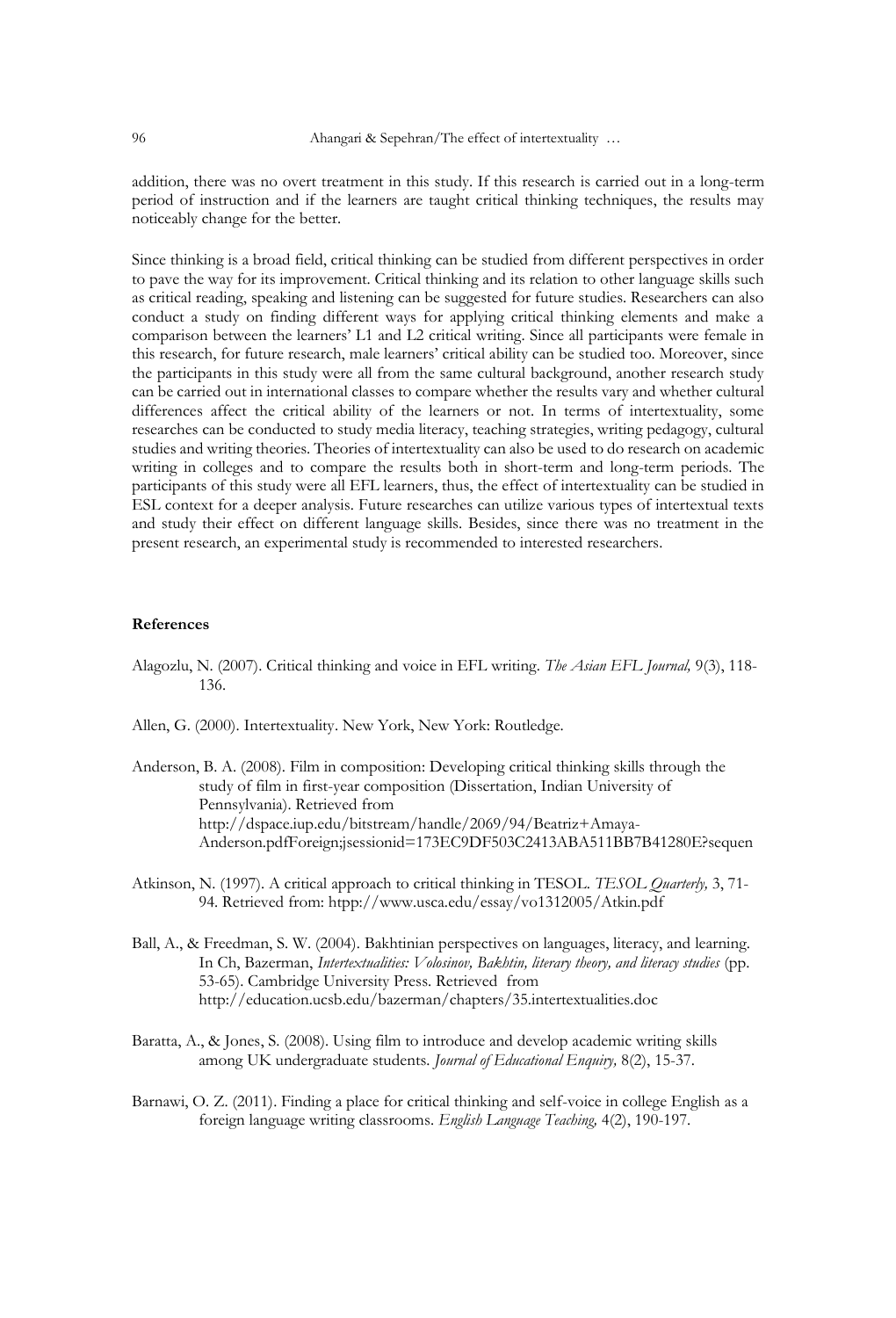- Barthes, R. (1988). The pleasure of text. New York: Noonday Press. Retrieved from http://www.google.com/search?tbo=p&tbm=bks&q=inauthor:%22Roland+Barthes %22&source=gbs\_metadata\_r&cad=3
- Bazerman, Ch. (2004). Intertextuality: How texts rely on other texts. In Ch. Bazerman & P.A. Prior (Eds.), *What writing does and how it does it. An introduction to analyzing texts and textual practice* (pp. 1-11). Erlbaum. Retrieved from http://education.ucsb.edu/bazerman/chapters/04c.intertextualitymeth.doc
- Bean, J. (1998). *Engaging ideas*. San Francisco: Jossey-Bass Publishers.
- Behak, F. P., & Massari, N. (2009*). Intertextuality: A superhighway to critical thinking in the reading and writing classroom* (pp. 1-12). Retrieved from: http://hdl.handle.net/123456789/1560.
- Boyd, V., & Robitaille, M. (1987). Composition and popular culture: From mindless consumers to critical writers. *English Journal*, 76 (1), 51-53.

Breiter, J. C. (1990). *Using a multi-text/ cooperative learning approach in a methods course [Part I]. Iowa State University of Science and Technology*. Ames, Iowa: Research Institute for Studies in Education.

- Carrol, M. (2004). Japanese students cannot think critically. Or can they? *Essential Teacher,* 1(3), 54-56.
- Dahal, H. R., & Ghimire, L.N. (2002). Genre and intertextuality: Pedagogical implications in teaching of writing. *Journal of NELTA,* 7(1&2)*,* 96-101. Retrieved from http://www.nepjol.info/index.php/NELTA/article/view/3522/3041
- Davidson, B.W., & Dunham, R.A. (1997). Assessing EFL student Progress in critical thinking with the Ennis-Weir Critical Thinking Essay Test. *(ERIC Document Reproduction Service No. ED440550).*
- Derakhshan, A., Khatib, M., & Rezaei, S. (2011). Literature in EFL/ESL classroom. *English Language Teaching,* 4(1), 1-8.
- Fox, H. (1994). *Listening to the world: Cultural issues in academic writing.* National Council of Teachers of English, Urban, IL.
- Hobson, E. H., & Schafermeyer, K. W. (1994). Writing and critical thinking: Writing-to-learn in large classes. American Journal of Pharmaceutical Education, 58, 423-427.
- Hollowell, K. (2010). Critical thinking and writing skills. Walden University College of Education and Leadership: Connect Ed. Retried from: http://connected.walden.edu/ learningand-perception/critical-thinking skills/item/1674-critical-thinking-writing-skills

Hurrel, G., & Sommer, P. (2001). Intertextuality. *Journal of Adolescent & Adult Literacy*, 44(5), 480.